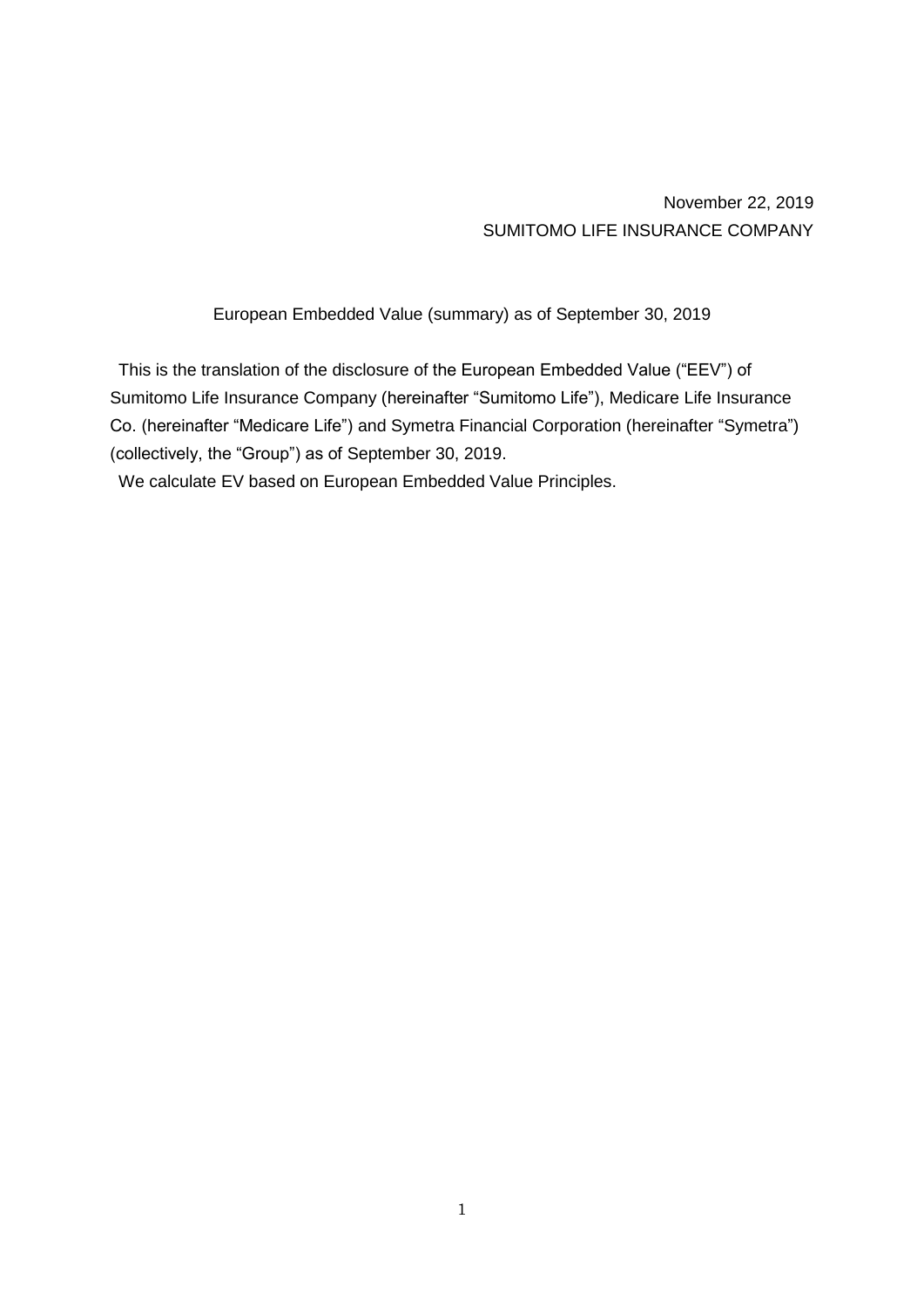## 1. EEV Results of the Group

|     |                            |                   |                       | (Billions of yen)      |
|-----|----------------------------|-------------------|-----------------------|------------------------|
|     |                            | March 31,<br>2019 | September 30,<br>2019 | Increase<br>(Decrease) |
| EEV |                            | 3,699.0           | 3,686.7               | (12.2)                 |
|     | Adjusted net worth         | 4,156.5           | 4,537.2               | 380.6                  |
|     | Value of in-force business | (457.5)           | (850.4)               | (392.9)                |

|                       | September 30.<br>2018 | Six months ended Six months ended<br>September 30,<br>2019 | Increase<br>(Decrease) | Year ended<br>   March 31, 2019 |
|-----------------------|-----------------------|------------------------------------------------------------|------------------------|---------------------------------|
| Value of new business | 87.7                  | 64.7                                                       | (22.9)                 | 167.                            |

- (Note1) The Group EEV is calculated as follows: Sumitomo Life's EEV plus Medicare Life's EEV and Symetra's EEV less Sumitomo Life's carrying amount of equity of Medicare Life and Symetra.
- (Note2) Sumitomo Life's carrying amount of Medicare Life's equity was ¥80.0 billion as of March 31, 2019 and as of September 30, 2019. Sumitomo Life's carrying amount of Symetra's equity was ¥466.5 billion as of March 31, 2019 and as of September 30, 2019.
- (Note3) The Group EEV as of March 31, 2019 and as of September 30, 2019 includes Symetra's EEV as of December 31, 2018 and as of June 30, 2019, respectively, in accordance with Symetra's closing date for the Group's consolidated financial statements.
- (Note4) The Group's value of new business for the six months ended September 30, 2018 includes Symetra's value of new business for the six months ended June 30, 2018. The Group's value of new business for the year ended March 31, 2019 includes Symetra's value of new business for the year ended December 31, 2018. The Group's value of new business for the six months ended September 30, 2019 includes Symetra's value of new business for the six months ended June 30, 2019.

(Reference 1)

As life insurance products are long term liabilities, Sumitomo Life is investing primarily in yen-denominated interest-bearing assets such as long-term bonds and loans in our ALM strategy.

When interest rates reduce, value of in-force business is decreased reflecting lower expected future prospects of investment return. On the other hand, adjusted net worth is increased by unrealized gains on assets.

The sum of unrealized gains and value of in-force business represents expected future profits from in-force business.

Breakdown of the Group EEV based on this idea is as follows.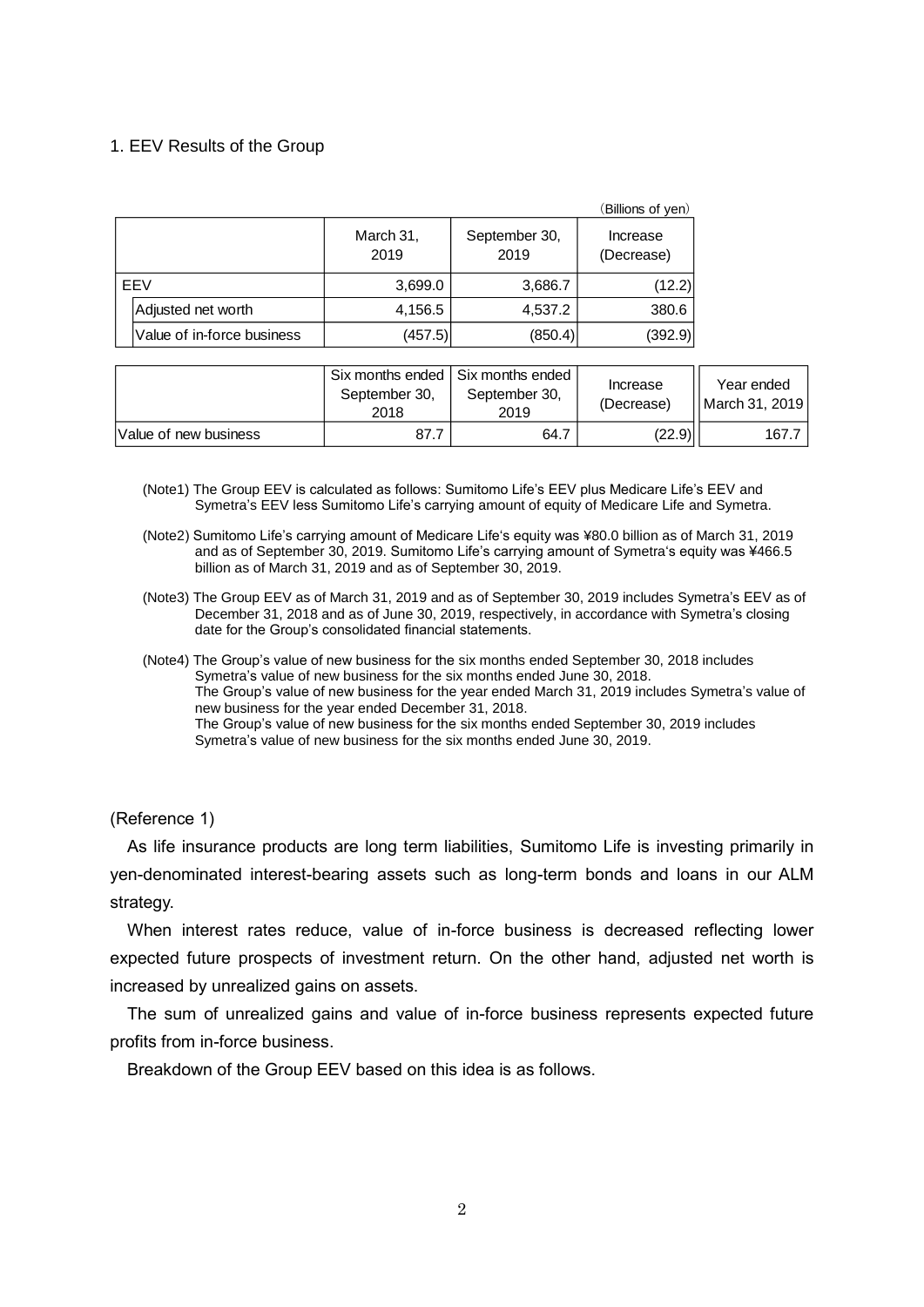|            |                                                                                                                           |                   |                       | (Billions of yen)      |
|------------|---------------------------------------------------------------------------------------------------------------------------|-------------------|-----------------------|------------------------|
|            |                                                                                                                           | March 31,<br>2019 | September 30,<br>2019 | Increase<br>(Decrease) |
| <b>FFV</b> |                                                                                                                           | 3,699.0           | 3.686.7               | (12.2)                 |
|            | Total net asset on the balance sheet<br>+Retained earnings in liabilities (Note1)                                         | 1,251.3           | 1.274.3               | 23.0                   |
|            | Value of in-force business<br>+Unrealized gains (losses) on Yen-denominated<br>interest-bearing assets and others (Note2) | 1,585.9           | 1,581.5               | (4.4)                  |
|            | Unrealized gains (losses) of assets other than<br>Yen-denominated interest-bearing assets and others (Note3)              | 861.7             | 830.8                 | (30.9)                 |

- (Note1) The sum of the total net assets on balance sheet, the retained earnings in liabilities (after tax) of the Group, consolidation adjustment regarding Medicare Life and Symetra and deferred tax assets of Symetra is reported.
- (Note2) The sum of value of in-force business of the Group and unrealized gains (losses) on yendenominated interest-bearing assets and others (after tax) of Sumitomo Life and Medicare Life is reported. Yen-denominated interest-bearing assets and others (after tax) include yen-denominated bonds, loans and hedged foreign bonds corresponding to yen-denominated insurance, and foreign currency-denominated bonds corresponding to foreign currency-denominated insurance.
- (Note3) The sum of unrealized gains (losses) on securities and loans (after tax) (excluding yen-denominated interest-bearing assets and others), unrealized gains (losses) on estate and liabilities (after tax), unfunded retirement benefit obligations (after tax) is reported.

#### (Reference 2)

The value of new business (VNB) is calculated based on a market consistent method using risk neutral valuation techniques, where the expected excess return of investments over risk free rates is offset by allowing for the price that market participants require for taking on the investment risks. This is achieved by assuming the investment return for all assets will be equal to the risk free rates.

However, Sumitomo Life actually invests in corporate bonds, foreign bonds, and equities, in addition to Japanese government bonds, and expects to achieve investment returns in excess of risk-free returns. If Sumitomo Life achieves investment returns in excess of risk-free returns, its embedded value will increase over the term of the policy.

When Sumitomo Life assumes excess returns on investments over risk-free rates, the Group's VNB, on the reference basis, will be as set out in the following table. In order to reflect some uncertainty of realizing the expected excess return, discount rates are assumed to be the same as the return on investments.

Please note that this reference basis differs from the risk neutral valuation which is used for Sumitomo Life's EEV and VNB. Further, the VNB in following table is not the VNB which forms part of Sumitomo Life's EEV.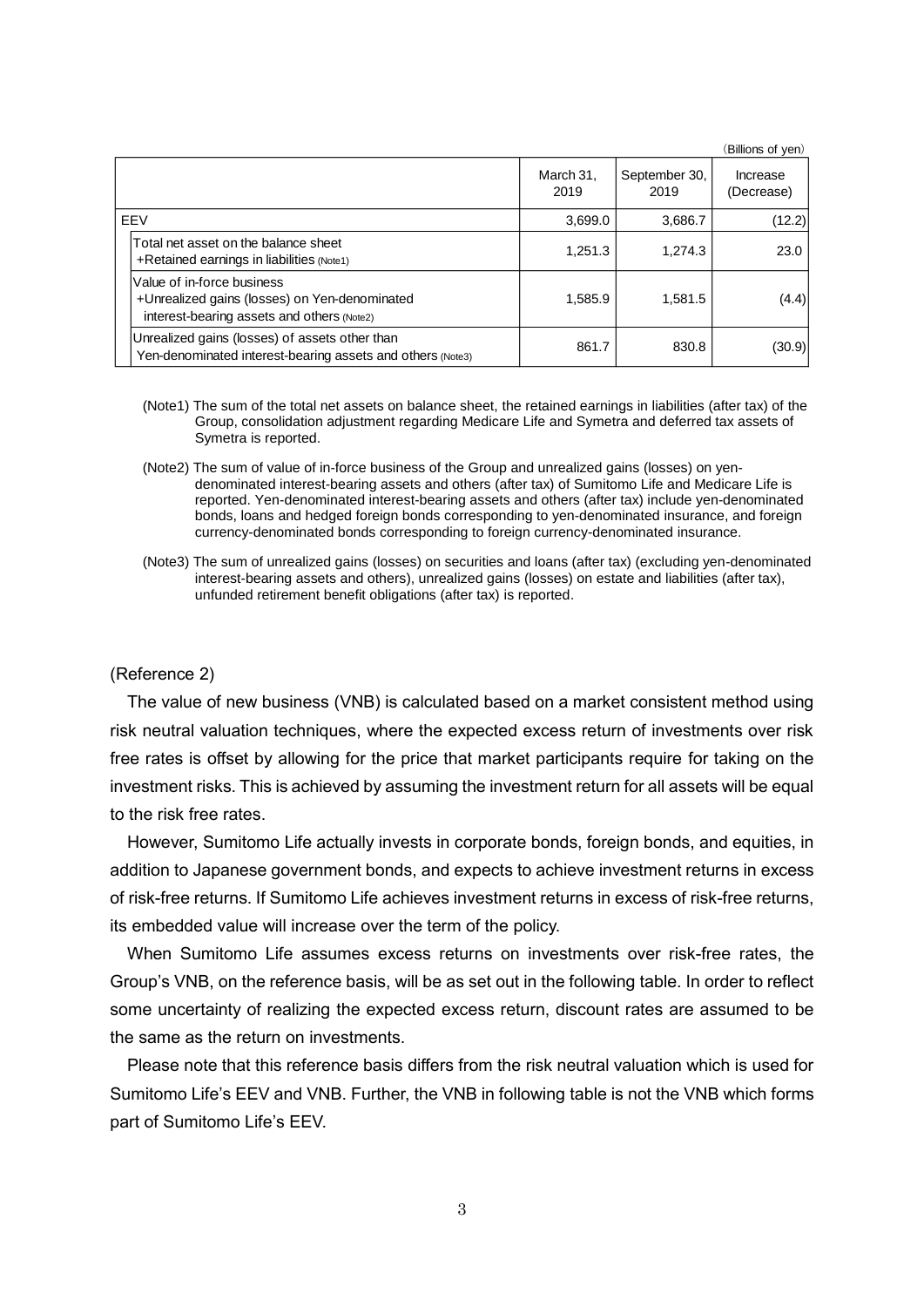|                                                                                | (Billions of yen) |
|--------------------------------------------------------------------------------|-------------------|
|                                                                                | Six months ended  |
|                                                                                | September 30,     |
|                                                                                | 2019              |
| Value of new business assuming excess return,<br>on the reference basis (Note) | 92.5              |

#### (Note) Sumitomo Life's expected investment return in FY2019 is 1.4%. Sumitomo Life assumes the excess return on investments over risk-free rates is 1.2%.

# 2. EEV Results by company

# a. Sumitomo Life

|     |                            |                   |                       | (Billions of yen)      |
|-----|----------------------------|-------------------|-----------------------|------------------------|
|     |                            | March 31,<br>2019 | September 30,<br>2019 | Increase<br>(Decrease) |
| EEV |                            | 3,882.0           | 3,866.2               | (15.7)                 |
|     | Adjusted net worth         | 4,441.3           | 4,822.4               | 381.1                  |
|     | Value of in-force business | (559.2)           | (956.1)               | (396.9)                |

|                       | September 30,<br>2018 | Six months ended   Six months ended<br>September 30,<br>2019 | Increase<br>(Decrease) | Year ended<br>March 31, 2019 |
|-----------------------|-----------------------|--------------------------------------------------------------|------------------------|------------------------------|
| Value of new business | 87.9                  | 62.2                                                         | (25.6)                 | 165.7                        |

# b. Medicare Life

|     |                            |                   |                       | (Billions of yen)      |
|-----|----------------------------|-------------------|-----------------------|------------------------|
|     |                            | March 31,<br>2019 | September 30,<br>2019 | Increase<br>(Decrease) |
| EEV |                            | 136.9             | 133.5                 | (3.4)                  |
|     | Adjusted net worth         | 42.8              | 41.6                  | (1.1)                  |
|     | Value of in-force business | 94.1              | 91.8                  | (2.2)                  |

|                        | September 30.<br>2018 | Six months ended I Six months ended<br>September 30,<br>2019 | Increase<br>(Decrease) | Year ended<br>March 31, 2019 |
|------------------------|-----------------------|--------------------------------------------------------------|------------------------|------------------------------|
| lValue of new business | 3.2                   |                                                              | (0.4)                  | 791                          |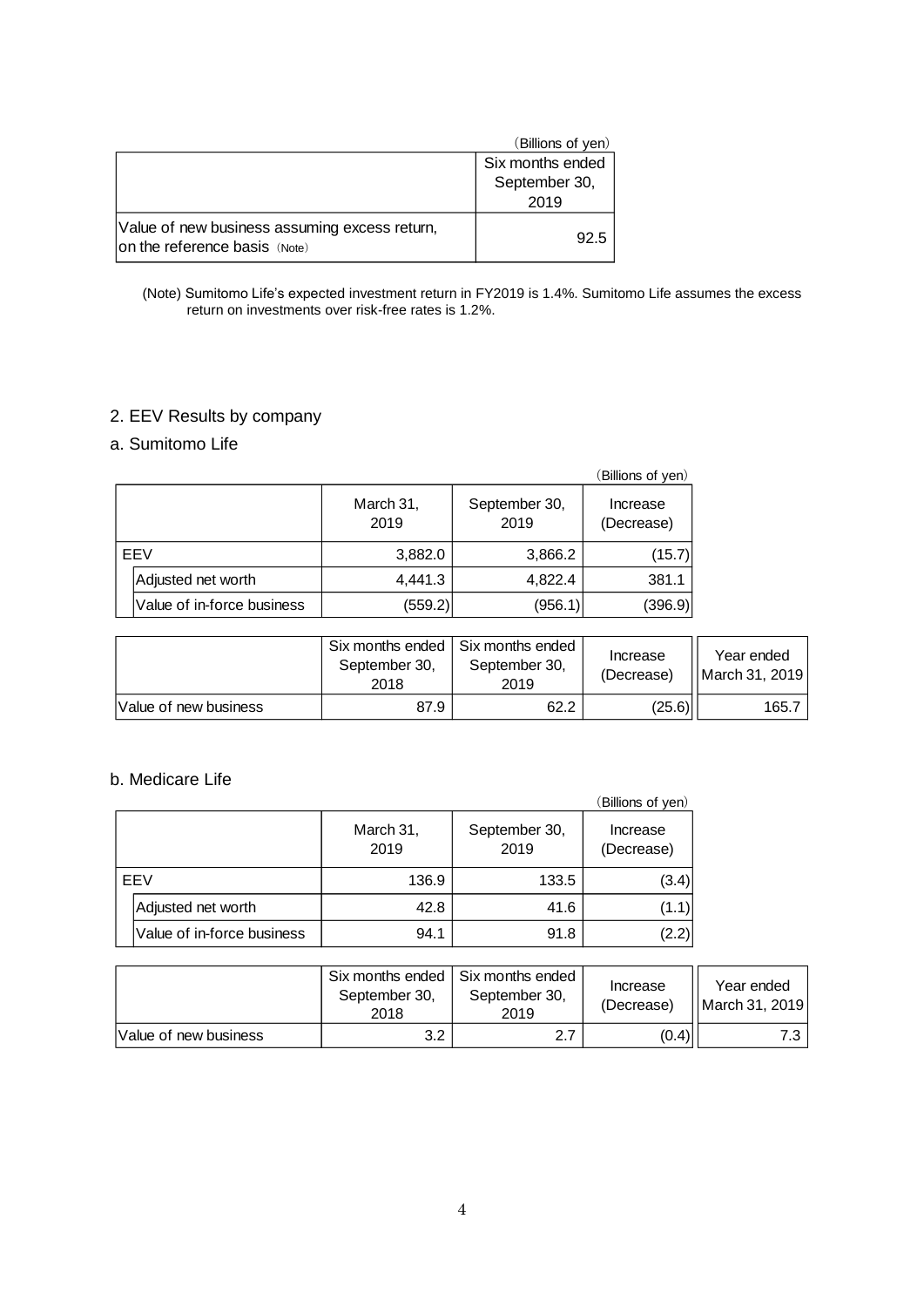### c. Symetra

|     |                            |                      |                  | (Billions of yen)      |
|-----|----------------------------|----------------------|------------------|------------------------|
|     |                            | December 31,<br>2018 | June 30,<br>2019 | Increase<br>(Decrease) |
| EEV |                            | 226.4                | 233.4            | 6.9                    |
|     | Adjusted net worth         | 218.9                | 219.6            | 0.6                    |
|     | Value of in-force business | 7.5                  | 13.8             | 6.2                    |

|                       | Six months<br>ended<br>June 30, 2018 | Six months<br>ended<br>June 30, 2019 | Increase<br>(Decrease) | Year ended<br>December 31,<br>2018 |
|-----------------------|--------------------------------------|--------------------------------------|------------------------|------------------------------------|
| Value of new business | (3.4)                                | (0.2)                                | າ າ                    | (5.3)                              |

(Note) The EEV and value of new business of Symetra are calculated in local currency and converted into JPY. Exchange rates to convert are as follows:

JPY111.00 to USD1.00 for the EEV as of December 31, 2018 and the value of new business for the year ended December 31, 2018

JPY107.79 to USD1.00 for the EEV as of June 30, 2019 and the value of new business for the six months ended June 30, 2019

JPY110.54 to USD1.00 for the value of new business for the six months ended June 30, 2018

## (Reference) Symetra's EEV in US Dollar

|     |                            |                      |                  | (Millions of USD)      |
|-----|----------------------------|----------------------|------------------|------------------------|
|     |                            | December 31,<br>2018 | June 30,<br>2019 | Increase<br>(Decrease) |
| EEV |                            | 2,040                | 2,165            | 125                    |
|     | Adjusted net worth         | 1,972                | 2,037            | 64                     |
|     | Value of in-force business | 67                   | 128              | 60                     |

|                        | Six months<br>ended<br>June 30, 2018 | Six months<br>ended<br>June 30, 2019 | Increase<br>(Decrease) | Year ended<br>December 31,<br>2018 |
|------------------------|--------------------------------------|--------------------------------------|------------------------|------------------------------------|
| lValue of new business | (31)                                 | 2)                                   | 29                     | (48)                               |